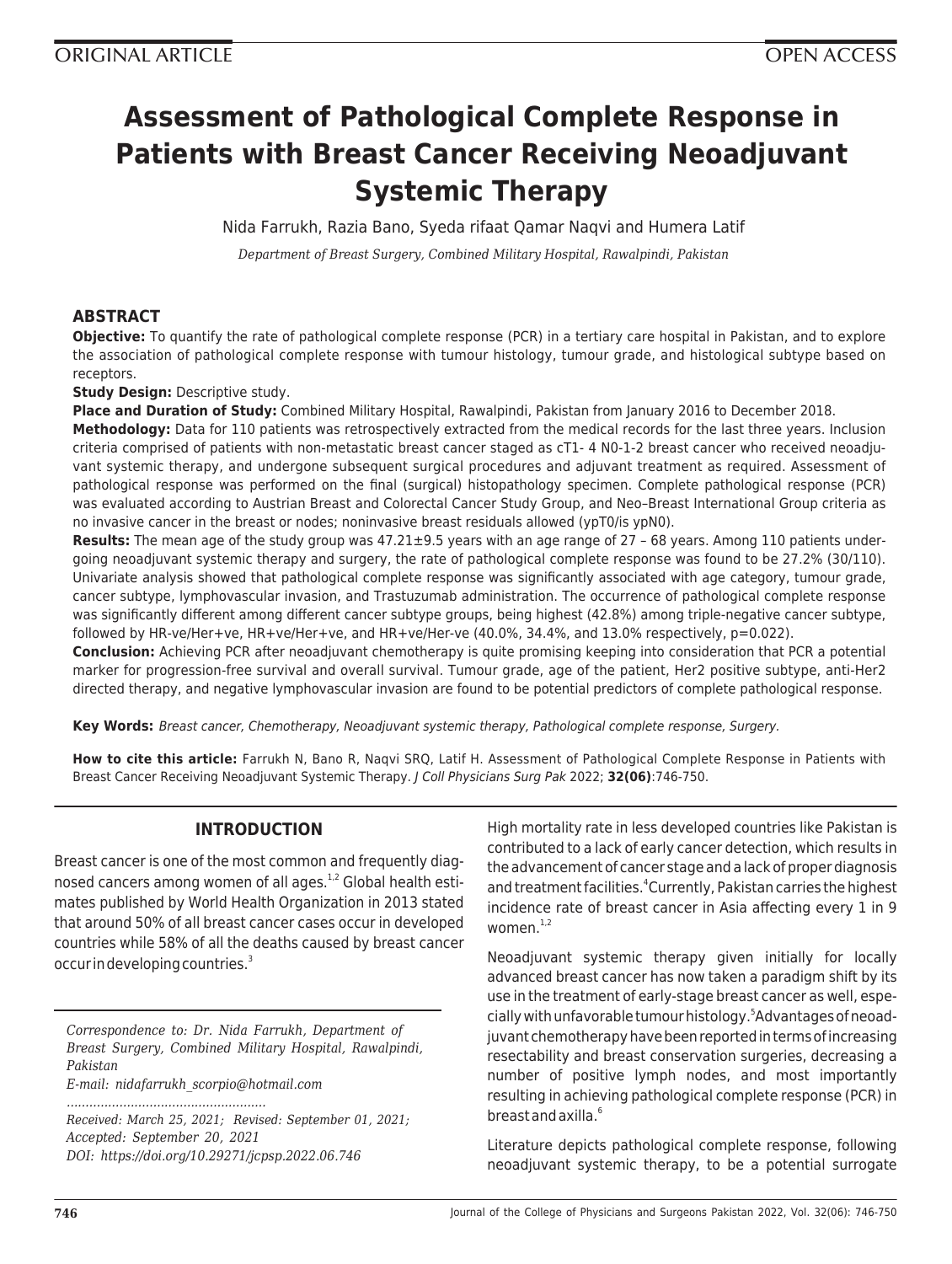marker for progression-free survival and overall survival, especially in advanced tumours<sup>7,8</sup> but there also lies a disparity when it comes to breast tumours with favorable receptors therefore it is currently under debate.<sup>9,10</sup>

Keeping in view survival benefits, the aim of this study was to quantify the rate of pathological complete response (PCR) in a tertiary care hospital in Pakistan, and to explore the association of pathological complete response with tumour histology, tumour grade and histological subtype based on receptors.

## **METHODOLOGY**

This retrospective descriptive study was conducted in the Department of Breast Surgery, Combined Military Hospital Rawalpindi from January 2016 to December 2018. The sample size required for this study was calculated by using the formula n=z<sup>2</sup>x(p)(1-p)/α<sup>2</sup> with 95% level of confidence, 80% study power and the prevalence of breast cancer in Pakistan was taken to be 0.069%.<sup>4</sup> Data for 110 patients with informed consent was retrospectively extracted from the medical records from January 2016 to December 2018 in which patients with non-metastatic breast cancer treated with neoadjuvant chemotherapy were included. The study was approved by the Institutional Review Board of the hospital, prior to data collection.

Patients' disease was appropriately staged after thorough investigations and a treatment plan was decided in a multidisciplinary meeting. Inclusion criteria comprised of patients staged as cT1- 4 N0-1-2 breast cancer, received neoadjuvant systemic therapy, and undergone subsequent surgical procedures and adjuvant treatment (radiation therapy, monoclonal antibody agents, or endocrine therapy) as required. Patients with inflammatory breast cancers, recurrent disease, or who had undergone excision biopsy were excluded from the study.

The diagnosis of invasive breast cancer was made on core biopsy and receptor status was determined thereafter. A staging workup was performed to exclude metastasis which included CECT chest, abdomen and pelvis, and bone scans. American Joint Committee on Cancer/Union for International Cancer Control (AJCC/UICC) tumour-node-metastasis (TNM) staging criteria ( $8<sup>th</sup>$  edition) were considered for staging the disease in these patients.

Standard chemotherapy protocols as per institutional policy were allowed including 1) Adriamycin, Cyclophosphamide (AC) x 4 cycles followed by paclitaxel for 12 cycles. 2) AC x 4 cycles followed by docetaxel x 4 cycles. The surgical procedures, performed 3-4 weeks after neoadjuvant chemotherapy, consisted of Modified Radical Mastectomy or Breast Conservation Surgery. Axillary dissection, included in both above-mentioned procedures, was performed up till level II/III. Patients who had undergone breast conservation surgery received mandatory adjuvant whole breast radiotherapy thereafter. Post-mastectomy radiation therapy was considered for the patients with high-risk factors decided by radiation-oncologist as per ASCO guidelines. Adjuvant endocrine therapy was

administered to all patients with hormone receptor-positive tumours for 5 - 10 years. Patients with positive her2 neu status who received trastuzumab prior to surgery completed their one-year course of Her 2 directed therapy.

Assessment of pathological response was performed on the final (surgical) histopathology specimen by analyzing the treatment response of neoadjuvant chemotherapy in breast and lymph nodes commonly using Sat all off classification. Complete pathological response (PCR) was evaluated according to Austrian Breast and Colorectal Cancer Study Group, and Neo–Breast International Group criteria as no invasive cancer in the breast or nodes; noninvasive breast residuals allowed (ypT0/is ypN0).

## **Table I: Baseline demographic and clinical characteristics of study population (n=110).**

| <b>Baseline characteristics</b>           | <b>Frequency</b> | Percentage    |
|-------------------------------------------|------------------|---------------|
| Age group                                 |                  |               |
| Less than 40 years                        | 30               | 27.3%         |
| 40 years and above                        | 80               | 72.7%         |
| Family history                            | 21               | 19.1%         |
| Tumour grade                              |                  |               |
| Grade II                                  | 95               | 86.4%         |
| Grade III                                 | 15               | 13.6%         |
| Tumour size                               |                  |               |
| T1                                        | 3                | 2.7%          |
| T <sub>2</sub>                            | 15               | 13.6%         |
| T <sub>3</sub>                            | 30               | 27.3%         |
| T4 (including a,b,c sub stages)           | 62               | 56.4%         |
| Lymph node involvement                    |                  |               |
| N0                                        | 24               | 21.8%         |
| Ν1<br>N <sub>2</sub>                      | 71               | 64.5%         |
| Tumour histology                          | 15               | 13.6%         |
| Invasive ductal carcinoma (IDCA)          |                  |               |
| Invasive ductal + Ductal in-situ          | 65               | 59.1%         |
| carcinoma (IDCA+DCIS)                     | 42               | 38.2%         |
| Invasive ductal carcinoma with no         | 3                | 2.7%          |
| specific type (IDCA NST)                  |                  |               |
| Lymphovascular invasion                   | 66               | 60.0%         |
| Breast cancer subtype                     |                  |               |
| HR+ve/Her-ve                              | 46               | 41.8%         |
| HR+ve/Her+ve<br>HR-ve/Her+ve              | 32               | 29.1%         |
| HR-ve/Her-ve                              | 25               | 22.7%         |
|                                           | 7                | 6.4%          |
| Chemotherapy drug class<br>Anthracyclines |                  |               |
| <b>Taxanes</b>                            | 20               | 18.2%<br>8.2% |
| Antracyclines+Taxanes                     | 9<br>81          | 73.6%         |
| Trastuzumab                               | 23               | 20.9%         |
| Breast surgery                            |                  |               |
| <b>Modified Radical Mastectomy</b>        |                  |               |
| Breast conservation surgery +             | 89               | 80.9%         |
| axillary lymph node dissection            | 21               | 19.1%         |

Statistical analysis was performed by using IBM SPSS (version 23.0) software. Descriptive statistics were expressed as the mean and standard deviation for quantitative data, while frequency and percentages were used to express qualitative data. Group comparisons were made by using independent samples T-test or Chi-square test for quantitative and qualitative variables respectively. Multivariate analysis was performed via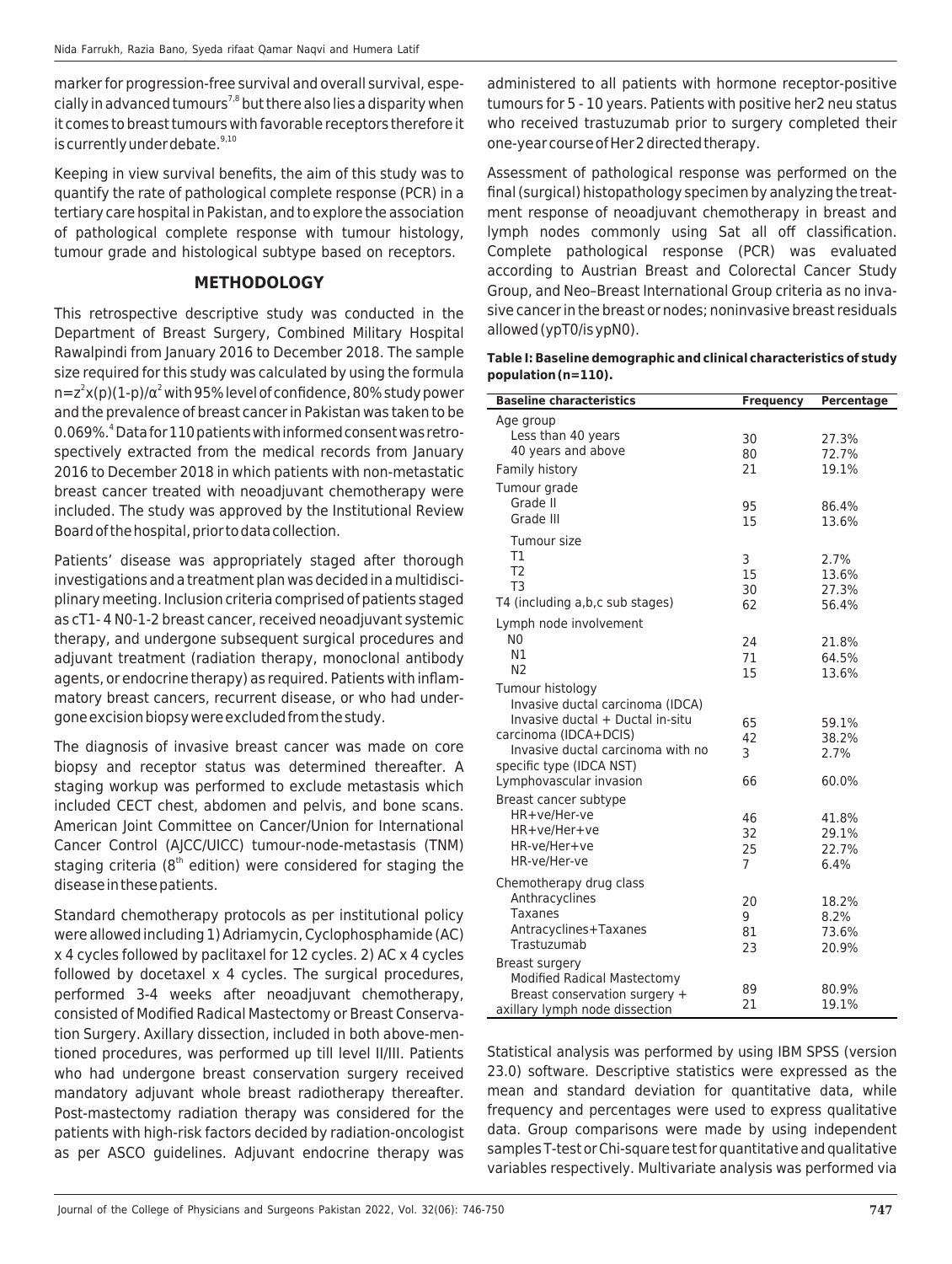logistic regression where a pathological complete response was considered as a dependent/outcome variable, to find a significant association of various demographic and clinical variables with the outcome variable. A two-sided p value of less than 0.05 was reported to be significant in this study.

## **RESULTS**

Medical records of 110 female patients who had undergone neoadjuvant systemic therapy followed by surgery for non-metastatic breast cancer were considered for analysis in this study. The mean age of the study group was  $47.21 \pm 9.5$  years with an age range of 27 – 68. In terms of age groups, 30 (27.3%) patients belonged to the age group of less than 40 years, while the remaining 80 (72.7%) patients belonged to age group of 40 years or above. Baseline characteristics of the study group along with family history and cancer histology are mentioned in Table I.

Most of the patients (n=95, 86.4%) had grade II invasive carcinoma and remaining 15 (13.6%) had grade III carcinoma. Sixtytwo (56.4%) patients had T4 tumour stage; while 30 (27.3%), 15 (13.6%), and 3 (2.7%) patients had tumour sizes belonging to T3, T2 and T1 stages respectively. Lymph node involvement of the N2 stage was present in 15 (13.6%) patients, N1 in 71 (64.5%) patients while 24 (21.8%) had N0 stage. Breast cancer subtypes based on receptor status showed that 46 (41.8%) patients were HR+ve/Her-ve, and 32 (29.1%) were HR+ve/Her+ve; while 25 (22.7%) and 7 (6.4%) patients were HR-ve/Her+ve and triple-negative respectively. All the patients underwent surgery after neoadjuvant chemotherapy, 89 (80.9%) patients had modified radical mastectomy whereas 21 (19.1%) had breast conservation surgery.

The rate of pathological complete response was found to be 27.2% (30/110). Univariate analysis showed that pathological complete response was significantly associated with age category, tumour grade, cancer subtype, lymphovascular invasion, and Trastuzumab administration as shown in Table II. The higher number of patients belonging to the age group of more than 40 years were found to have better PCR rates as compared to the age group of less than 40 years (33.8 vs. 10.0%, p=0.013), while grade III tumours had a greater PCR rate as compared to grade II tumours (73.3% vs. 20.0%, p<0.001). Similarly, the occurrence of pathological complete response was significantly different among different cancer subtype groups, being highest (42.8%) among triple-negative cancer subtype, followed by HR-ve/Her+ve, HR+ve/Her+ve and HR+ve/Her-ve (40.0%, 34.4%, and 13.0% respectively, p=0.022). Patients with positive lymphovascular invasion experienced a lower rate of PCR as compared to patients with negative lymphovascular invasion (13.6% vs. 36.4%, p=0.009). Similarly, Trastuzumab administration was found to be associated with the higher PCR response rate (56.5% vs. 19.5%, p<0.001).

Multivariate analysis revealed the age of the patient and tumour grade to be potential predictors of pathological complete response. With a one-unit increase in the age of the patient, the chances of achieving PCR rate increased by 1.10 times (OR=1.10, 95% CI 1.01 – 1.287, p=0.018). Patients with grade III tumour were 9.98 times more likely to achieve a pathological complete response as compared to patients with grade II tumour (OR=9.98, 95% CI 2.49 – 39.9, p=0.001).

#### **Table II: Association of pathological complete response with clinic pathological variables.**

| <b>Pathological Complete</b><br>Clinicopathological<br><b>Response</b> |             |             |         |  |
|------------------------------------------------------------------------|-------------|-------------|---------|--|
| variables                                                              | No          | Yes         | p-value |  |
|                                                                        | (n=80)      | $(n=30)$    |         |  |
| Age category                                                           |             |             |         |  |
| Less than 40 years                                                     | 27 (90.0%)  | $3(10.0\%)$ | 0.013   |  |
| 40 years and above                                                     | 53 (66.3%)  | 27 (33.8%)  |         |  |
| Tumour grade                                                           |             |             |         |  |
| Grade II                                                               | 76 (80.0%)  | 19 (20.0%)  | < 0.001 |  |
| Grade III                                                              | 4 (26.7%)   | 11 (73.3%)  |         |  |
| Cancer subtype                                                         |             |             |         |  |
| HR+ve/Her-ve                                                           | 40 (87.0%)  | $6(13.0\%)$ |         |  |
| HR+ve/Her+ve                                                           | 21 (65.6%)  | 11 (34.4%)  | 0.022   |  |
| HR-ve/Her+ve                                                           | 15 (60.0%)  | 10 (40.0%)  |         |  |
| HR-ve/Her-ve                                                           | $4(57.1\%)$ | 3(42.8%)    |         |  |
| Trastuzumab                                                            |             |             |         |  |
| administration                                                         | 70 (80.5%)  | 17 (19.5%)  | < 0.001 |  |
| No                                                                     | 10 (43.5%)  | 13 (56.5%)  |         |  |
| Yes                                                                    |             |             |         |  |
| Lymphovascular invasion                                                |             |             |         |  |
| Positive                                                               | 38 (86.4%)  | 6(13.6%)    | 0.009   |  |
| Negative                                                               | 42 (63.6%)  | 24 (36.4%)  |         |  |
| Surgery type<br><b>MRM</b>                                             |             |             |         |  |
|                                                                        |             |             | 0.001   |  |
| Breast-conserving<br>surgery + axillary lymph                          | 71 (79.8%)  | 18 (20.2%)  |         |  |
| node dissection                                                        | $9(42.9\%)$ | 12 (57.1%)  |         |  |

## **DISCUSSION**

In this study, the authors have reported the rate of complete pathological response among breast cancer patients undergoing neoadjuvant chemotherapy followed by surgery at a tertiary care hospital in Pakistan. The rate of complete pathological response was reported to be 27.2% (30/110), which is quite similar to some studies, while a little bit higher than many others. Spring et al. reported a complete pathological response rate of 31.7% among 53 patients out of 170. $^{11}$  LeVasseur et al. reported that 74 patients out of 267 achieved PCR (28.0%).<sup>12</sup> Groots et al. reported a PCR rate of 20.5% in 420 breast cancer patients out of a total of 2046. $13$  A study conducted in Iran by Sasanpour et al., reported a quite higher PCR rate of 39.2% which might be attributable to the higher percentage of ER/PR negative patients in the study group. $^{14}$ 

An inverse association has been reported by various clinical studies between positive hormone status and PCR rate and also in results of the current study. A meta-analysis conducted by Houssami et al., included 11,695 cases from 30 high-quality studies, and reported the highest odds of achieving PCR among triple-negative subtype patients.<sup>15</sup> Similarly, another meta-analysis conducted by Wu et al., also reported a higher PCR rate among such patients.<sup>16</sup>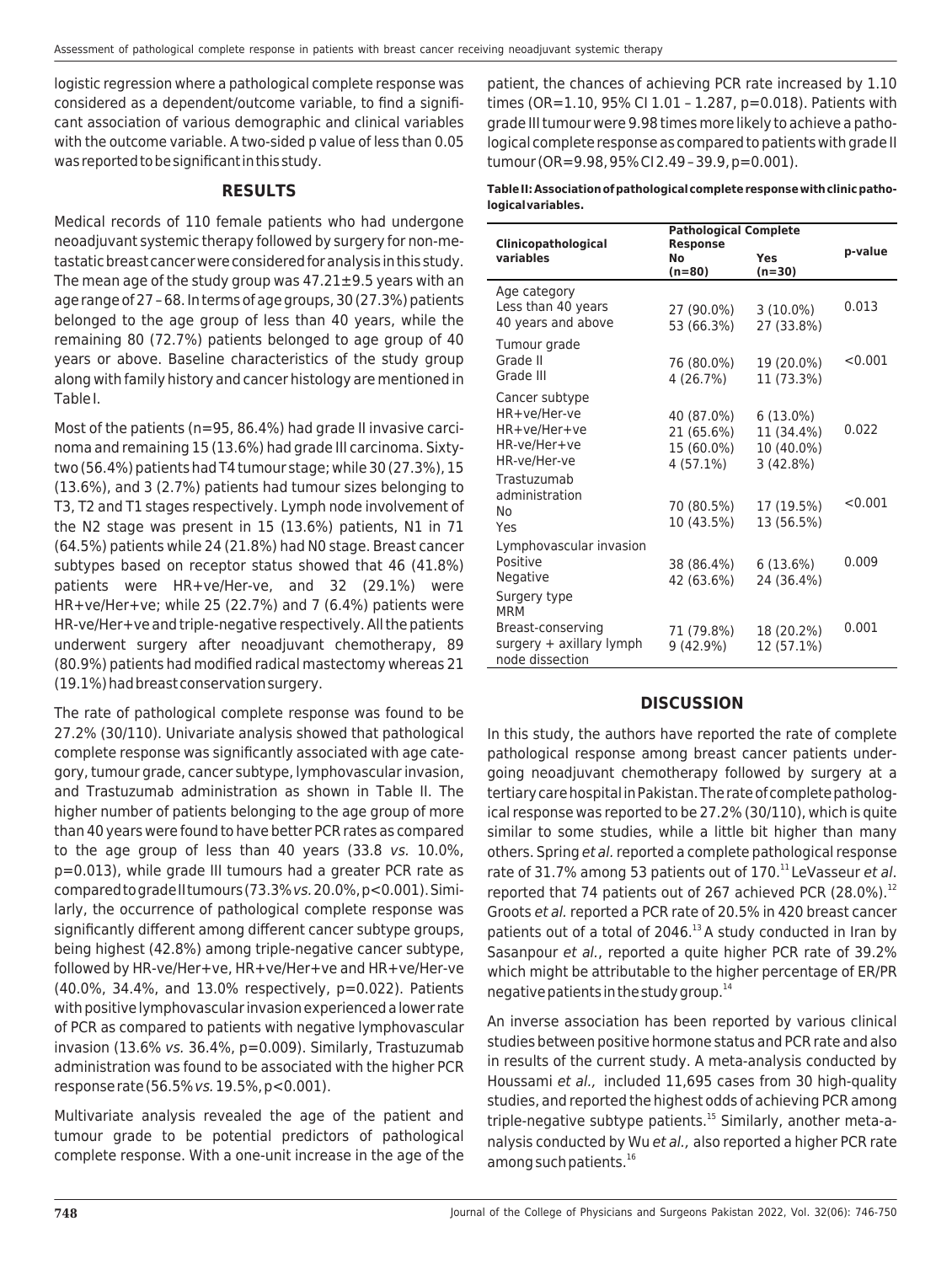This study supports the biological standpoint that ER/PR positive and Her negative patients are relatively less likely to achieve a higher PCR rate, as 13.0% of such patients are reported to achieve PCR in the present study. Similarly, other studies also reported a lower PCR rate among such patients supporting the fact that such tumours are generally found to be resistant to chemotherapy but have more favorable outcomes in general and thus efforts should be focused on other treatment options and possible ways to overcome chemotherapy resistance.17,18 On the other hand, the present results showed a remarkable PCR rate among breast cancer patients of triple-negative subtype *i.e.* 42.8%, supports the fact that tumours with high proliferation rate like triple-negative breast cancers respond well to chemotherapy as chemotherapy targets rapidly dividing cells the most. Similar results were reported by Yao et al. and Xu et al. in their research studies which is indeed reassuring considering the aggressive biology of such tumours.<sup>19,20</sup> However, considering a small number of patients of this subgroup in this study, it is difficult to draw a strong conclusion making it a limitation of this study.

Results of the current study showed that breast cancer patients with high tumour grade, hormone receptor-negative tumours are more likely to achieve a complete pathological response. Similar results had been reported by Spring et al. where the author has reported 47.3% PCR rate among Her2 positive patients and 39.6% in triple-negative breast cancer subtype. $11$ Groots et al. reported that high tumour grade (p=0.001), positive Her status (p<0.001), and negative ER/PR status (p<0.001) were significant predictors of achieving a high PCR rate,<sup>13</sup> which are quite similar to what the authors have found in univariate analysis of the current study. The PCR rate among Her positive patients in this study is reported to be 34.4% and 40.0% with HRpositive and negative status respectively, whereas Groots et al. reported an overall PCR rate of 35.6% among Her positive patients.<sup>13</sup>Hormone negative Her 2 positive tumours may not achieve remarkable pathological response as the response of anti Her2 directed therapy is not uniform and a proportion of HER2-positive patients do not respond. Studies have reported discordance of Her2 status between the pre-treatment biopsy and the post-treatment surgical specimen. Loss of HER2-positivity in the residual tumour has been reported to be associated with a poorer outcome compared to tumours that remain HER2- positive following neoadjuvant treatment.<sup>21</sup> Existence of intratumoral heterogeneity in breast cancers also contributes to chemotherapy resistance.

Many studies have reported a significant association of tumour size with PCR rate but the current study failed to demonstrate any such association, which might be due to the difference in tumour sizes of this study population as compared to other studies.

No significant association of the type of surgery chosen and lymph node status was found with PCR in this study, results of which are comparable with other studies. Fayanju et al. also reported that achieving pCR in both breast and axilla is driven

by the response to neoadjuvant chemotherapy rather than presenting clinical node (cN) stage. $24$ 

Other potential predictor variables for achieving a good PCR rate, identified in the results of this study, include lymphovascular invasion as patients with no such invasion had a better PCR rate, anti-HER2 directed therapy as patients who were administered the drug Trastuzumab had a relatively better PCR rate, and lastly age as patients belonging to age more than 40 years had a better response rate. Others also reported similar predictor variables associated with a better PCR rate including HER2+/HR– and triple-negative cancer subtype, higher tumour grade, higher age, Trastuzumab administration, and no lymphovascular invasion.<sup>14,15,22,23</sup>

## **CONCLUSION**

Achieving PCR after neoadjuvant chemotherapy is quite promising keeping into consideration that PCR a potential marker for progression-free survival and overall survival. Tumour grade, age of the patient, Her2 +/HR -ve subtype, anti-Her2 directed therapy, and negative lymphovascular invasion are found to be potential predictors of complete pathological response.

## **ETHICAL APPROVAL:**

Ethical approvals were obtained from the 'Ethical Committee / Institutional Review Board Combined Military Hospital Rawalpindi' prior to initiation of the research work.

## **PATIENTS' CONSENT:**

Informed consent was obtained to publish the data from the patients prior to data collection.

## **COMPETING INTEREST:**

The authors declared no competing interest.

## **AUTHORS' CONTRIBUTION:**

NF: Conception of work along with data collection, analysis, interpretation, and drafting of the final document.

RB, SRQN: Contributed to conception and design of work and reviewed the content critically for final approval.

HL: Contributed to data collection and drafting of the document for final approval.

All authors took complete responsibility and accountability for all aspects of the work.

## **REFERENCES**

- 1. Soomro R, Faridi S, Khurshaidi N, Zahid N, Mamshad I. Age and stage of breast cancer in Pakistan: An experience at a tertiary care center. J Pak Med Assoc 2018; **68(11)**:1682-5. doi: JPMA 68: 1682; 2018.
- 2. Asif HM, Sultana S, Akhtar N, Rehman JU, Rehman RU. Prevalence, risk factors and disease knowledge of breast cancer in Pakistan. Asian Pac J Cancer Prev 2014; **15(11)**: 4411-6. doi: 10.7314/apjcp.2014.15.11.4411.
- 3. Anderson BO, Yip CH, Smith RA, Shyyan R, Sener SF, Eniu A, et al. Guideline implementation for breast healthcare in low‐income and middle‐income countries: Overview of the breast health global initiative global summit 2007. Cancer